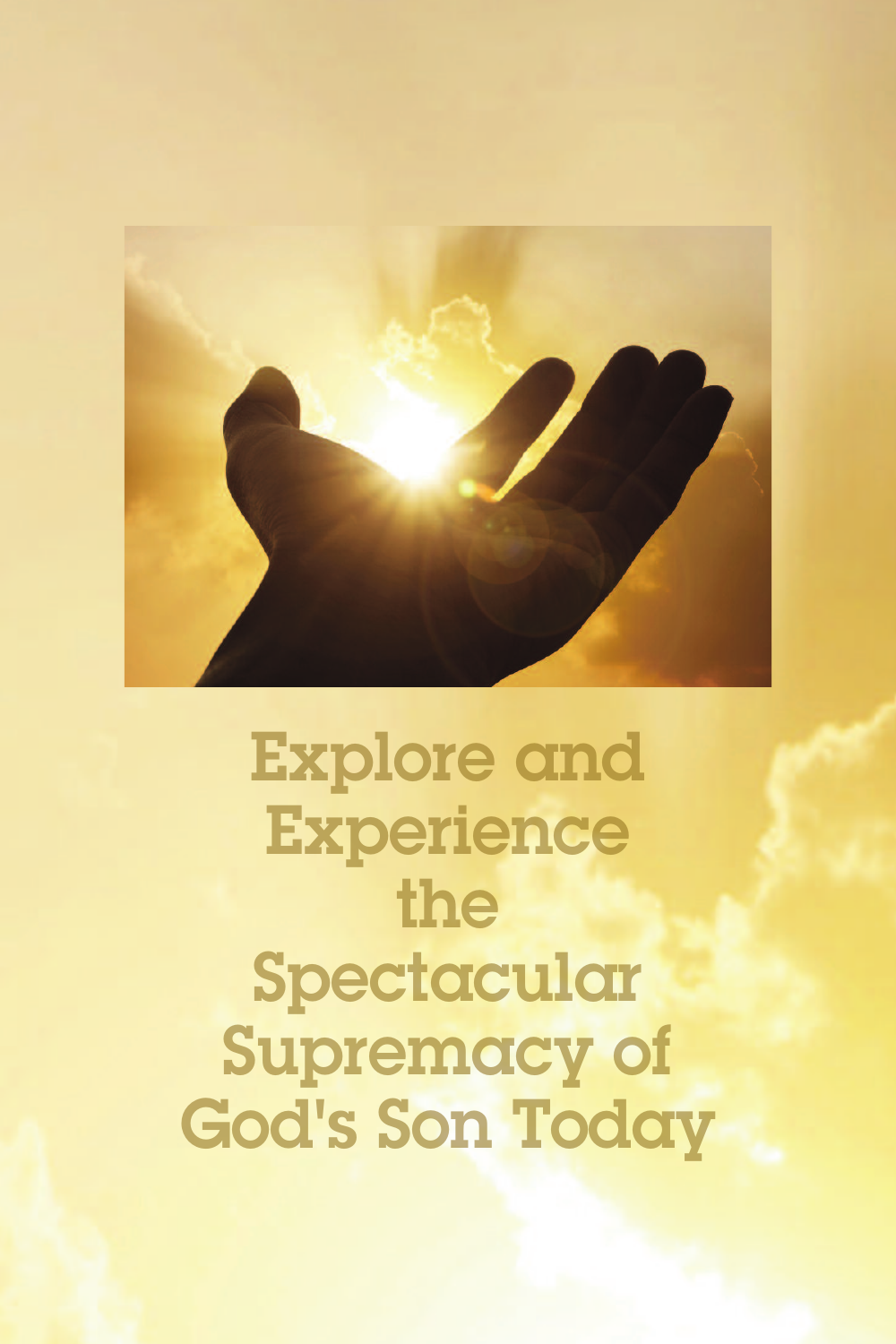#### *Christ Is NOW!*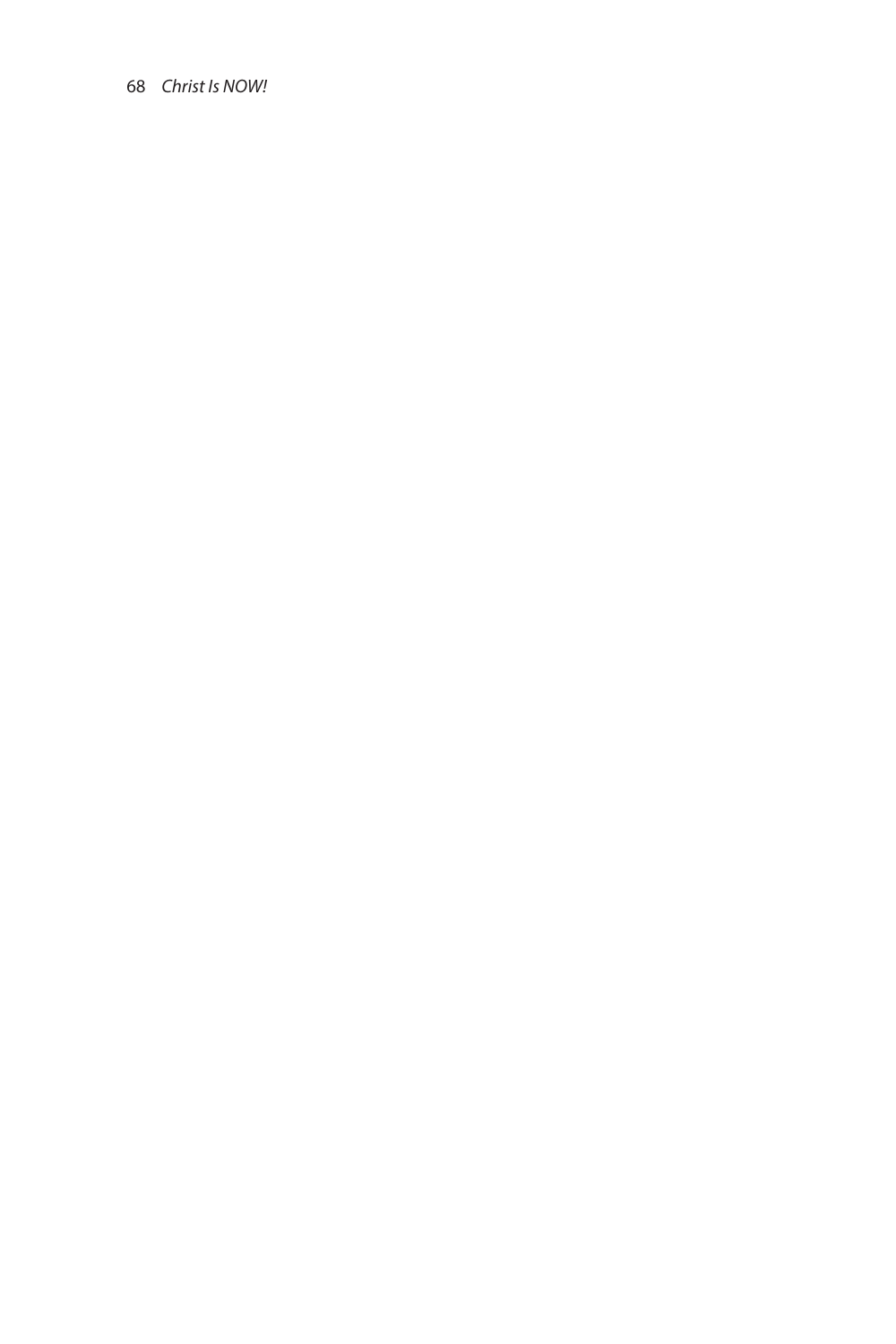# Introducing the 7 Groundbreaking Keys: **How to Explore and Experience the Spectacular Supremacy of God's Son Today**

#### **One Chapter to Prepare You for the Next Seven**



I want them to have complete confidence that they understand God's mysterious plan, *which is Christ himself.* In him lie hidden all the treasures of wisdom and knowledge (Colossians 2, NLT, emphasis added).

*Christ the Redeemer* — internationally recognized as a most remarkable marvel of the modern world.

I'm referring to the seven-hundred-ton *Christ the Redeemer*statue erected on top of Corcovado Mountain, looming imperially over Rio de Janeiro, Brazil. Standing at its base, one can't help being amazed at this extraordinary sculptural achievement and awed by its overpowering image of Jesus.

You may feel the next seven chapters prove similarly overpowering as they lay out for you a wealth of towering truths concerning the vastness of Christ you may not have encountered before.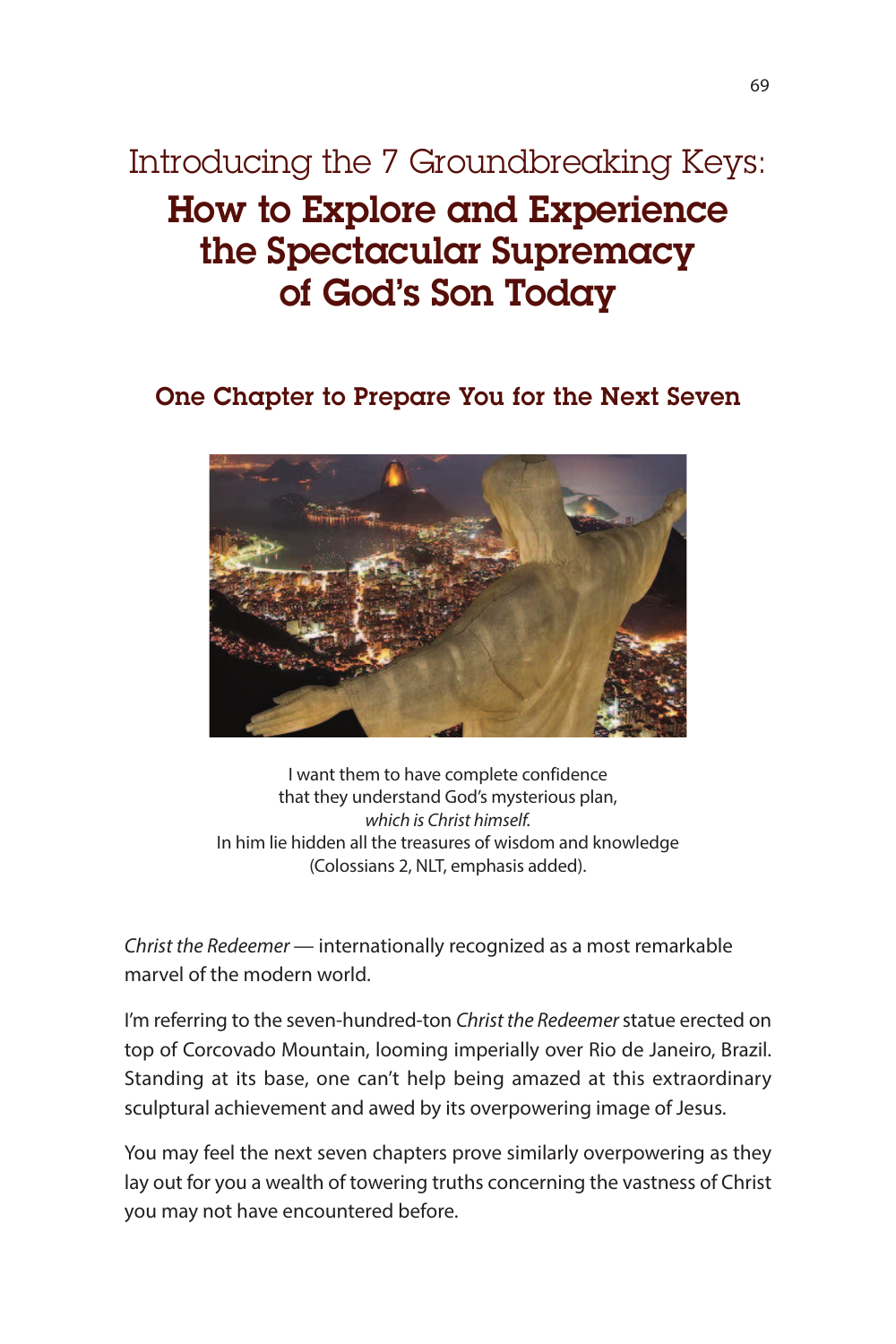To be candid, while shaping this book I frequently found myself taken aback by what I was uncovering of the awesome marvels of the *real* Redeemer the most phenomenal wonder the world has ever beheld — or ever will.

One term often used for this expansive focus on the Lord Jesus Christ is "Christology."What does that involve?

In one sense, Christology could be pictured as the effort of Church scholars to "sculpt" a Trinitarian-grounded testimony to God the Son in order to amaze us with who he is and what he has accomplished.

To say it another way, Christology rises from a scriptural study of Christ in at least four directions: who he is as God's Son; where he is headed in God's purposes; how he is restoring God's universe; and in what ways he exalts God's glory.

Given a contemporary context, we might define Christology as the Bible's perspective on the current reign of Christ, how right now it is impacting individual lives as well as nations and generations, and what this tells us about the person and passions and purposes of our Lord Jesus today.

This book, *Christ Is NOW!,* is all about "Christology." It emerges from over a quarter century of concentrated research, as I focused exclusively on the inexhaustible, foundational biblical doctrine of who Jesus is.

As a result, for me Christology has come down to this: exploring and experiencing multiple dimensions of Christ's spectacular supremacy by making use of seven major categories or "keys" that unlock a great many of the "treasures"hidden in him (Colossians 2).

Soon you too will become quite familiar with these seven keys as the following pages make a most riveting use of them to revolutionize *your* Christology too.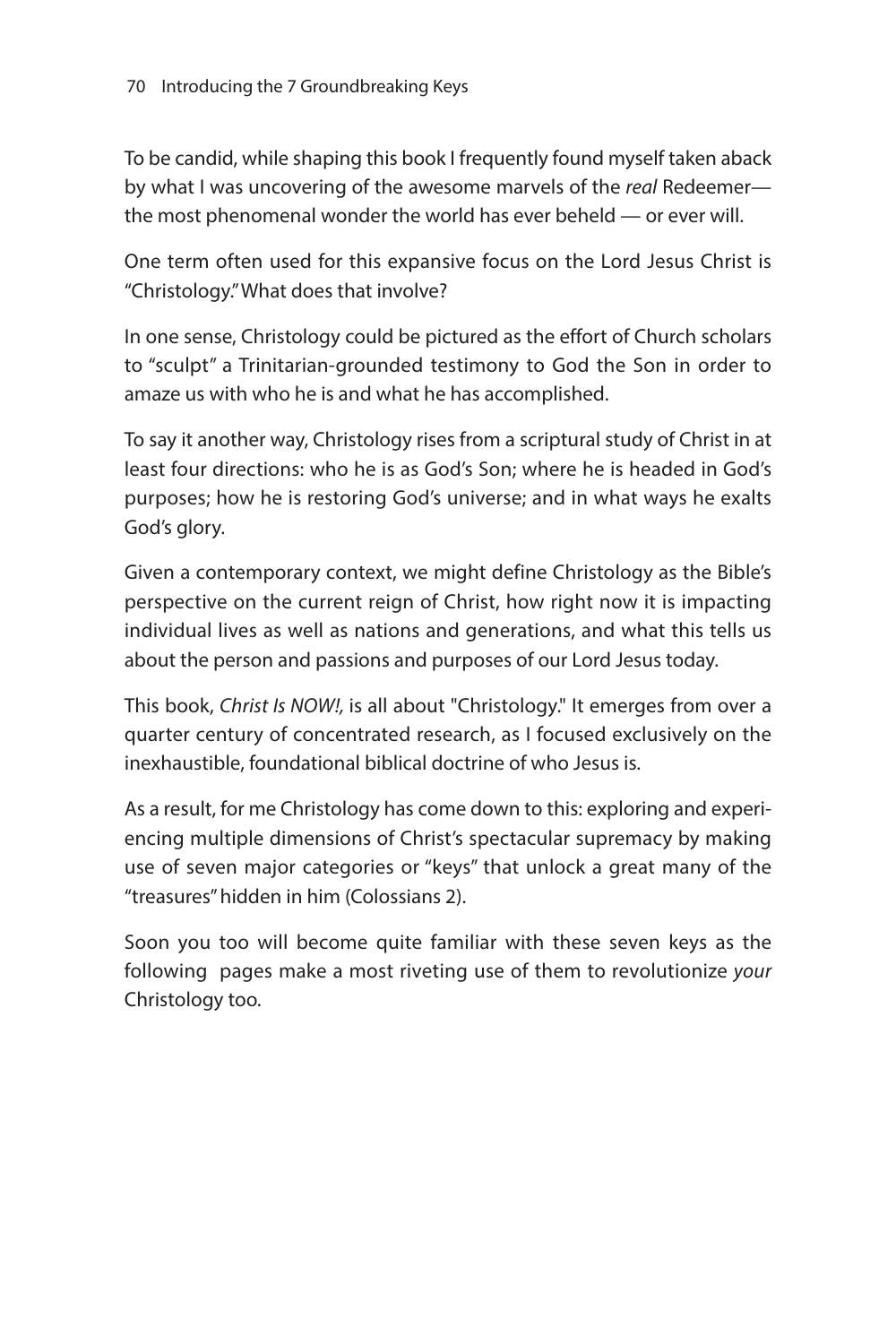# **How I Landed on These Seven Groundbreaking Keys**

In this chapter, therefore, my first goal is to share with you how my newly gleaned reformulation of my vision of Christ changed my life — because I'm convinced your accrual of the same fresh perspectives will transform in equal measure your *own* relationship with God's Son.

So, here's my story.

For three decades I gave myself to searching out priceless insights on the nature of Jesus' glories as *foreshadowed* and *foretold* in hundreds of Old Testament passages. In the New Testament I found that the revelations of Jesusforeshadowed and foretold in the Old Testament were not only *fulfilled* in him but also *filled full* of him. Without exaggeration, literally thousands of phrases and verses, as well as entire sections of Scripture, laid before me "*boundless* riches"revealed in the Son of God (Ephesians 3, NIV).

Simultaneously, my growing Bible-based view of the King connected with reams of additional insights taken from early church fathers, influential theologians across the centuries, renowned contemporary Christian thinkers, as well as recent volumes and videos inventoried by the Library of Congress.

To give you a taste of this feast, consider this small sampling of volumes whose very titles hint at how they enriched my understanding of (and my walk with) Jesus as Lord of all:

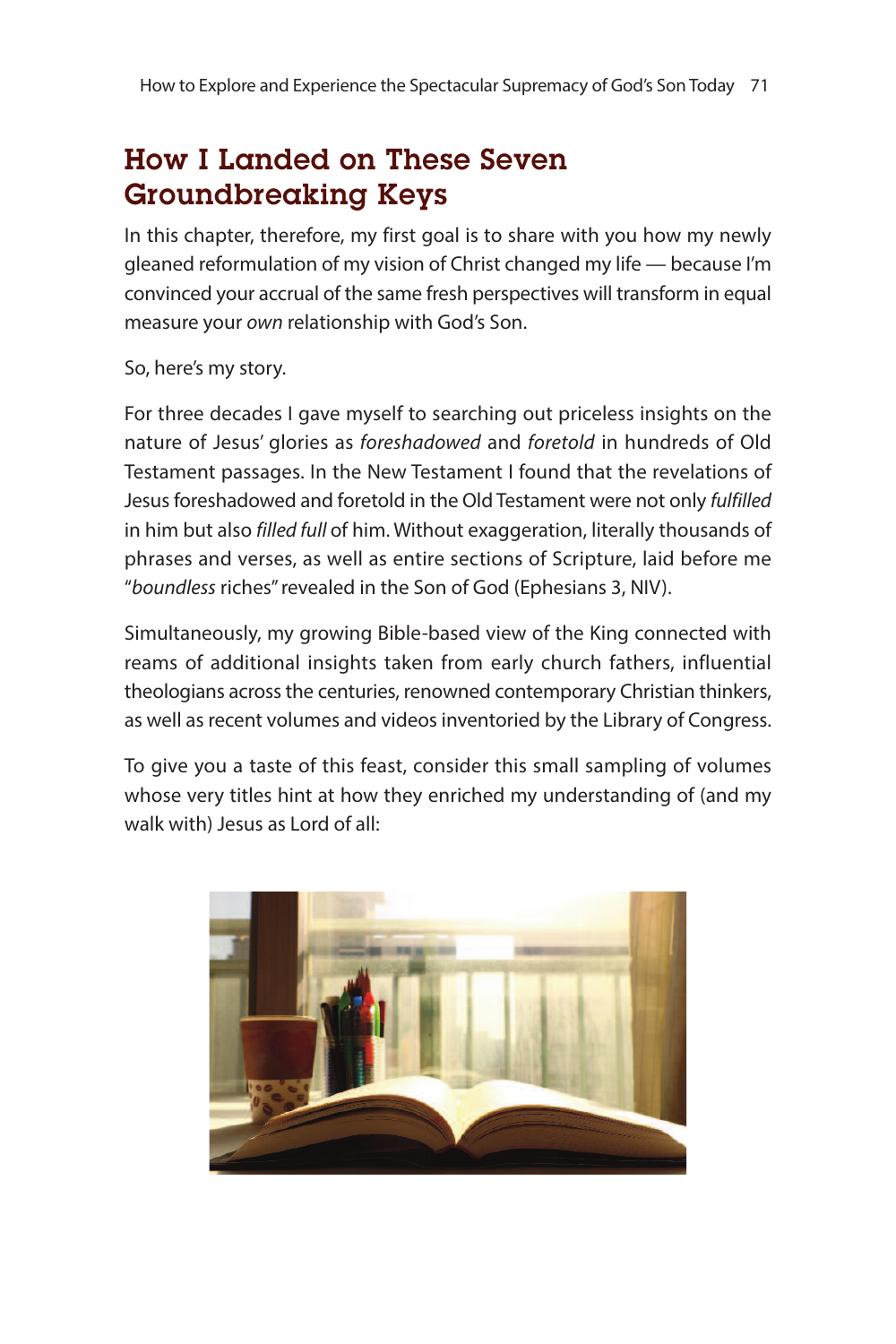#### 72 Introducing the 7 Groundbreaking Keys

- **• Dictionary of Early Christian Beliefs/ "Christology"** (David Bercot, Editor)
- **• Christ in Song: Hymns of Immanuel From All Ages** (Philip Schaff, compiler)
- **• Pauline Christology: An Exegetical-Theological Study** (Gordon D. Fee)
- **• The Glory of Christ** (John Owen)
- **• The Glory of Christ** (R. C. Sproul)
- **• The Incomparable Christ** (John Stott)
- **• Jesus: Son and Savior** (John Paul II)
- **• Who Is This King of Glory: Experiencing the Fullness of Christ's Work in Our Lives** (Tony Evans)
- **• Knowing Jesus Through the Old Testament** (Christopher J. H. Wright)
- **• The Passion of the Lord: African American Reflections** (James Noel, Editor)
- **• The Many Faces of Jesus Christ: Intercultural Christology** (Volker Kuster)
- **• Christology: An Ecumenical, International and Contextual Perspective** (Veli-Matti Kärkkäinen)
- **• Infinity Dwindles to Infancy: History of Catholic and Evangelical Christology** (Edward Oakes)
- **• Altogether Lovely: The Glory and Excellency of Jesus Christ** (Jonathan Edwards)
- **• Christ Among Other gods: A Defense of Christ in an Age of Tolerance** (Erwin W. Lutzer)
- **• The Real Kosher Jesus** (Michael L. Brown)
- **• ReJesus: A Wild Messiah for <sup>a</sup> Missional Church** (Michael Frost, Alan Hirsch)
- **• Jesus the King: Understanding the Life and Death of the Son of God** (Tim Keller)
- **• Jesus Ascended: The Meaning of Christ's Continuing Incarnation** (Gerrit Scott Dawson)
- **• Seeing and Savoring Jesus Christ** (John Piper)
- **• The Jesus I Never Knew** (Philip Yancey)
- **• Christ: The Spiritual Sum of All Things** (Watchman Nee)
- **• The King Jesus Gospel: The Original Good News Revisited** (Scot McKnight)
- **• Simply Jesus: A NewVision ofWho HeWas,What He Did, andWhy He Matters** (N. T. Wright)
- **• Jesus Mean and Wild: The Unexpected Love of an Untamable God** (Mark Galli)

That's just for starters.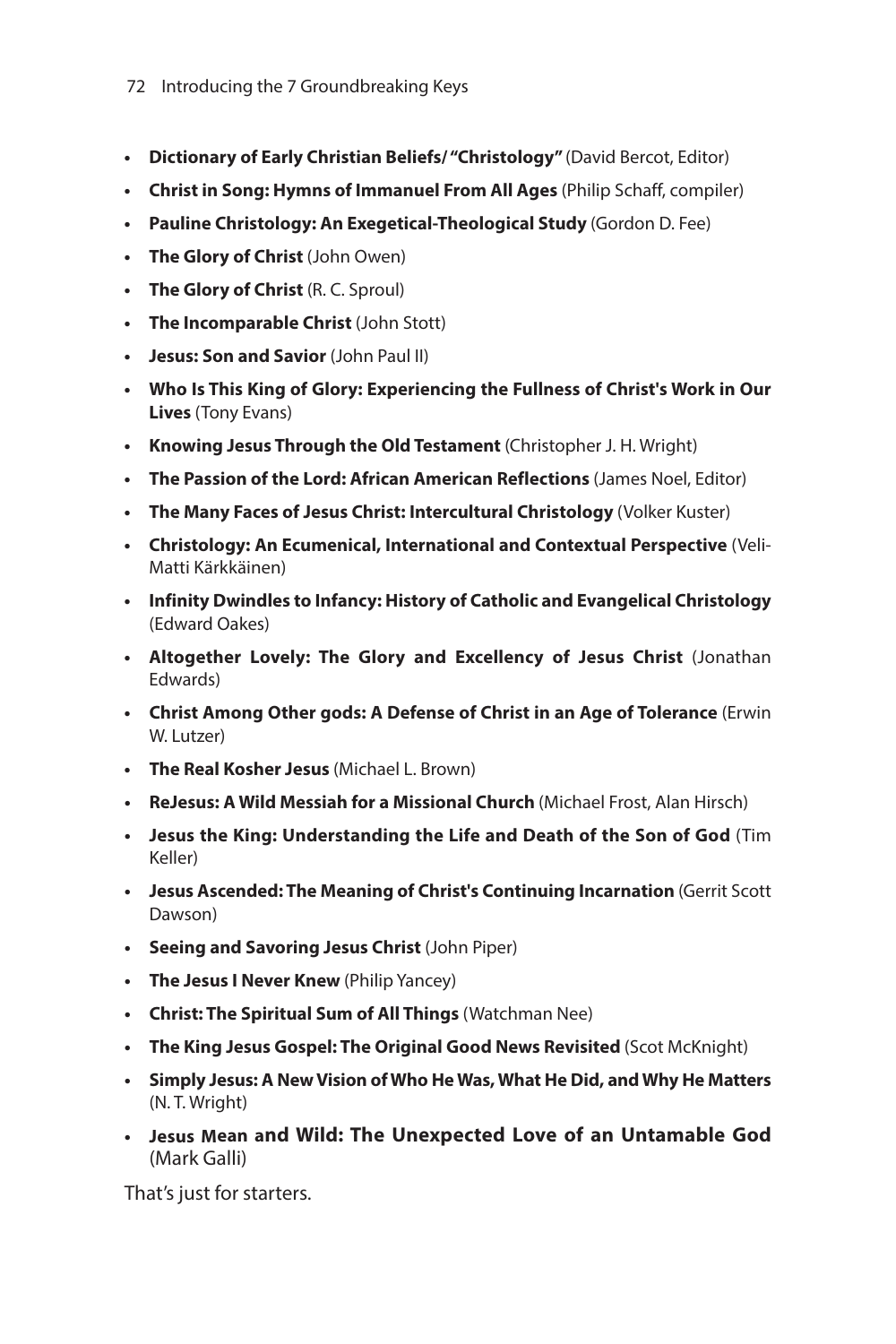Each treatise (and hundreds more like them) highlighted astounding, lifechanging gems about our Savior that far too many faithful followers have overlooked — as I once did — to our great loss.

In addition to all this reading, in the early 1980s I started *listening* a whole lot more when I joined Christian gatherings across the globe in all kinds of settings. What I heard supplemented my research with equally invaluable truths gained simply by paying closer attention to God's people (especially their leaders) as they shared how to think about God's Son based on their own life experiences and traditions.

In more ways than one, growing my Christology also required very *personal* endeavors. Through intimate seasons of heartwarming yet soul-humbling encounters with Jesus, orchestrated by the Holy Spirit, my vision of God's Son was greatly expanded and deepened. During private retreats and in times with fellow believers, through the Word and worship, I forged an unforgettable communion with my Lord that made my Christology grow into something profoundly alive to me and life-giving for others.

## **You Are the Main Reason I Wrote** *Christ Is NOW!*

Throughout this entire process, however, one central concern would not let me go.

Must *all* believers, I wondered, invest years in exhaustive studies on all these various levels if they're to have any hope of finding for themselves a wider, stronger, more enriching, more intimate grasp of who Jesus is today? Does every disciple need to spend countless hours researching biblical passages and scholarly works on Christology to make sense of the magnitude of our Master?

Or instead, might it be possible for me to *distill* and *simplify* the thousands of individual insights acquired by the approaches outlined above in order to gift fellow Christians with an effective approach to unlocking the wonders of Jesus for themselves — a strategy that is less complicated and confusing, more orderly and accessible? If so, how?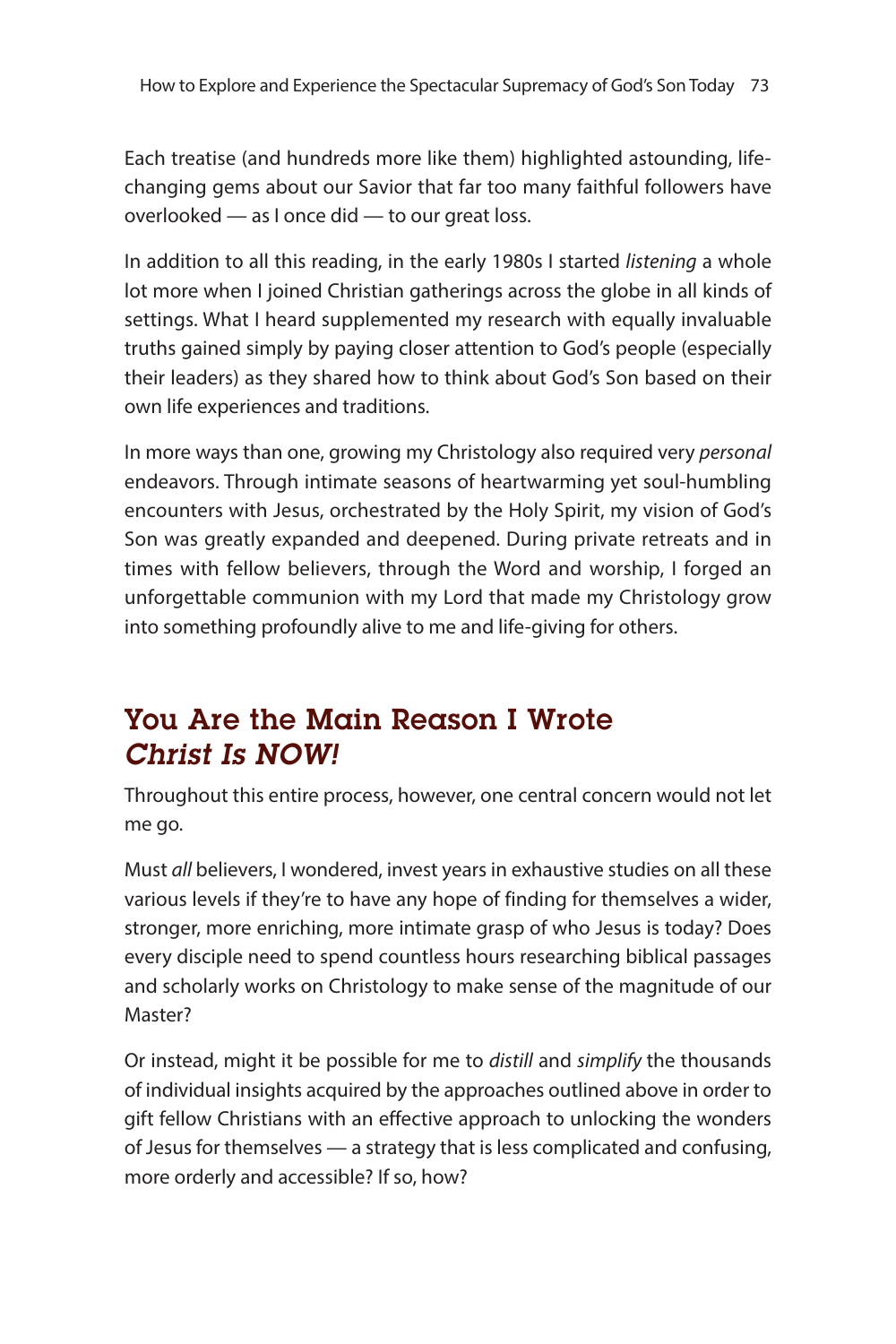Might there be a way to create a resource that helps God's people catch and keep such a wide-ranging vision of Christ's glory that it compels them to embrace and apply the blessings of Christ's spectacular supremacy to everyday life?

Finally, I was able to formulate a plan to do just that.

In the early 1990s I started cataloging my findings on thousands of 3 x 5 index cards. Each contained a specific truth or insight or Scripture or quotation regarding what makesJesus on the throne so special. Within a few years, the tally packed out more than a dozen shoeboxes!

Next I tried organizing this trove under major headings. After much trial and error, and following extensive field-testing with all kinds of audiences, I landed on an easy-to-recall template to effectively funnel this massive survey of Christ into a manageable, workable, replicable way of describing a host of incomparable qualities found in who Jesus is today as"Ruler of the kings of the earth"(Revelation 1).

**I concluded that everything I had uncovered about the glory of Jesus could be summed up in just seven overarching categories.** These facets of Christ's supremacy comprise what might be described as the "seven wonders" of God's Son — wonders that reveal who he *was* and who he *will be,* but most importantly, who he *is* at this very moment.

This became my personal "take" on Christology. And what a "take" it has proven to be!

Over the years I've watched these seven fundamental outlooks encourage thousands of Christians to encounter Jesus *asif* (as I often put it)"they were meeting him again for the first time."I don't know another way to say it!

At the same time, I was encouraged to watch how many of these awakened believers started talking a whole lot more with one another about what they were discovering about their Savior. This renewed vision of Christ was spreading!

On top of that, these seven dimensions have furnished Christian leaders with effective teaching tools with which to teach their people about the "whole Christ"and to lead their people to offer themselves more fully to the lordship of Christ, moving them into a God-given awakening to the fullness of Christ.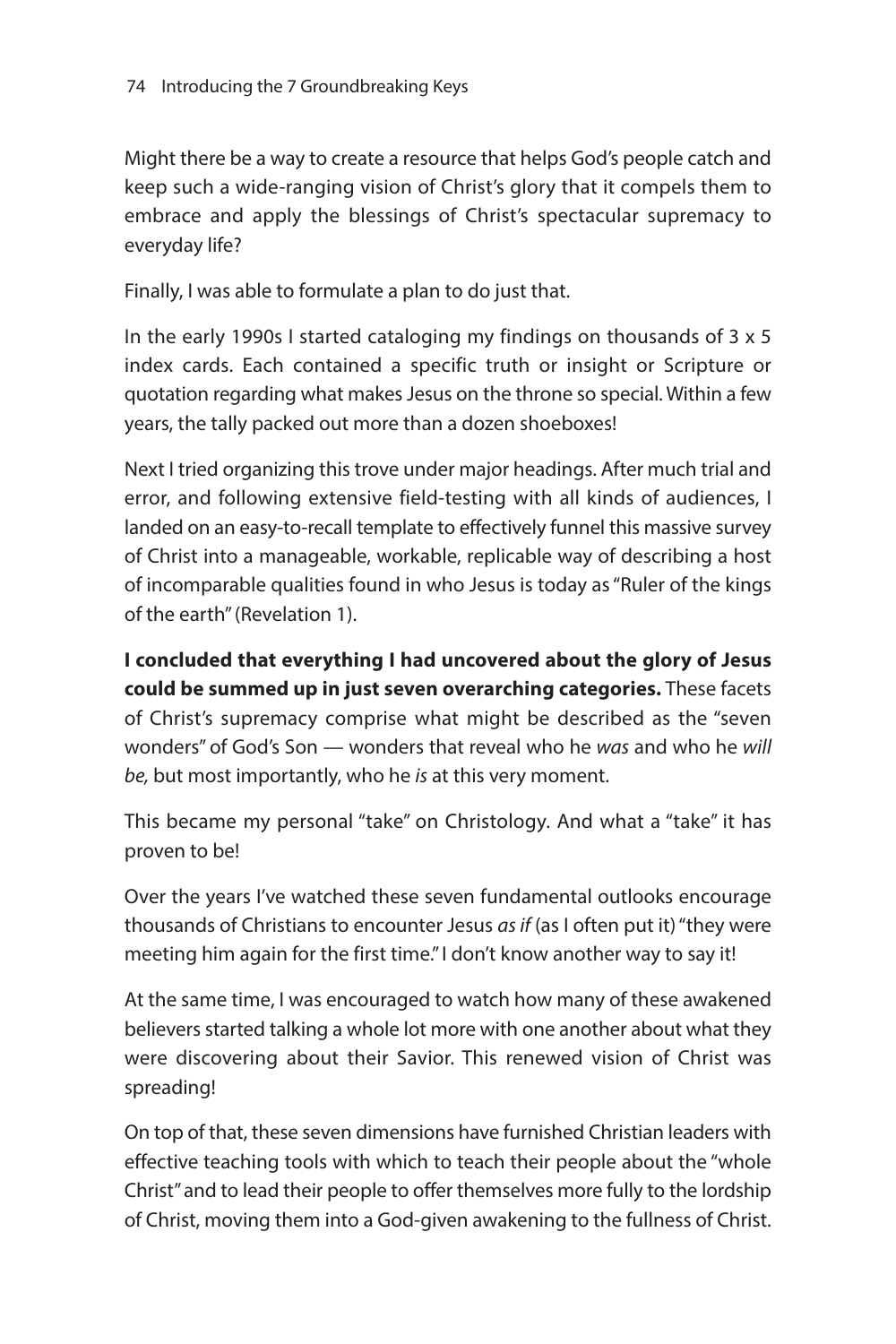And now, with this book — especially through what is laid out in the next seven chapters — I get to share many of these rich discoveries with you also! I can hardly wait!

Therefore, I suggest:

**Consider this book to be a major** *re-introduction* **to God's Son, designed to ignite in every reader a new level of decisive devotion toward him.**

## **You Can Be Sure These Keys Are Thoroughly Sufficient**

Throughout the years of research I kept crisscrossing the Body of Christ to pass along my new findings, interacting with a variety of audiences. This included open forums with diverse groups during presentations of *The Christ Institutes (TCI)* — a live, 48-hour interactive seminar built around the same seven-fold vision. Responses from the attendees of this multimedia outreach provided me added substantive feedback that sharpened my thinking even more. (Today, *TCI* has evolved into *The Christ Institutes Video Series,* available at *www.ChristNow.com* for free download).

Everywhere I went — including gatherings replete with theological academicians—I openly invited participants to make me aware of any vital characteristics of the person of Christ not captured by one or more of these seven categories.

I have reassuring newsto report! To date, no one — *not one individual* — has approached me to suggest these seven dimensions are inadequate for allowing believers to take deep dives into the fullness of God's Son!

Therefore, even though the marvelous realities of the second person of the Trinity remain unfathomable and unsearchable, just as his love for us "surpasses knowledge"(Ephesians 3, NIV), still let me say again:

**Consider this book to be a major** *re-introduction* **to God's Son, designed to ignite in every reader a new level of decisive devotion toward him.**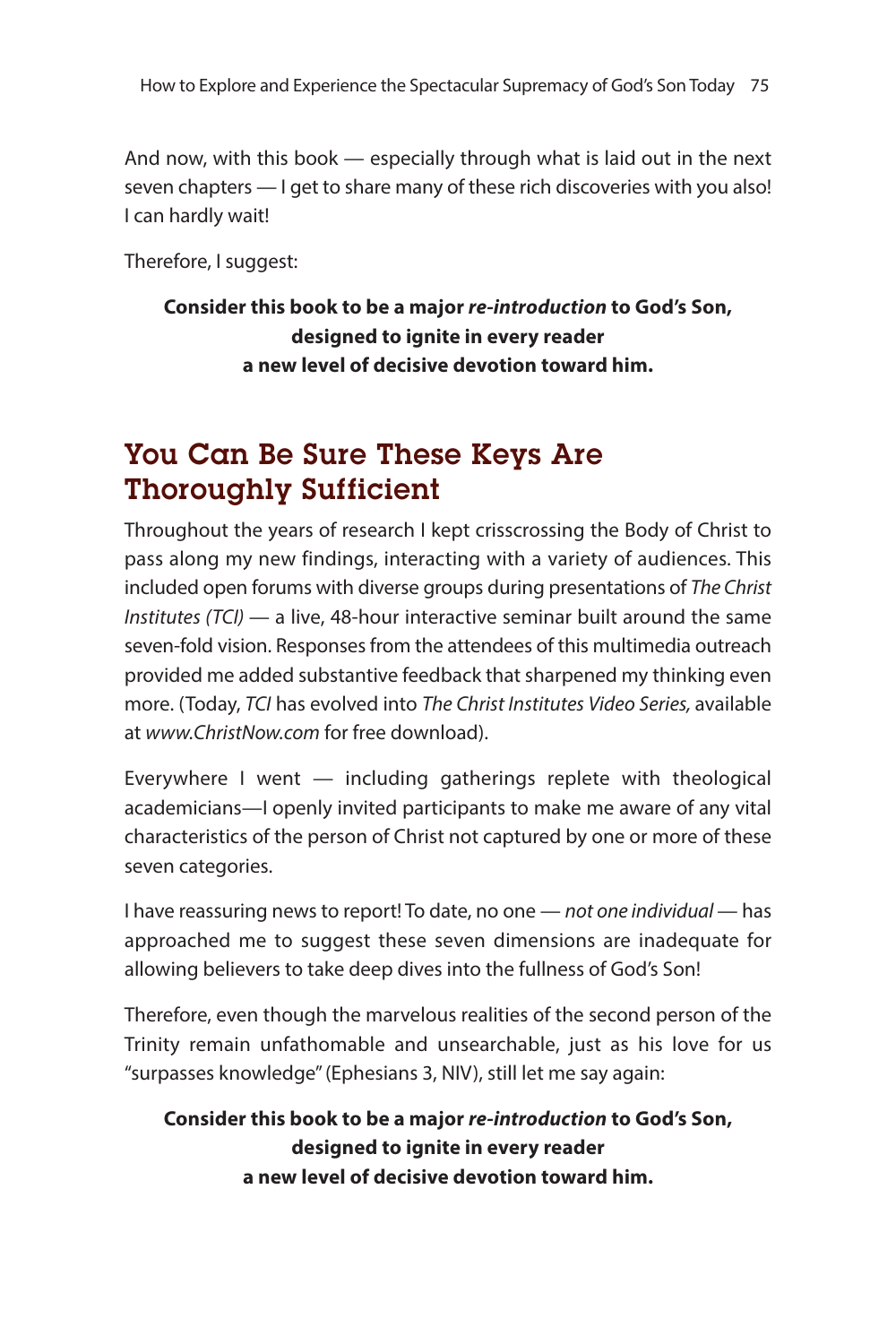# **Here Are the 7 Keys, Ready for Your Immediate Use**



As a result of my pursuits, I now offer you this most intriguing means for acquiring superb vistas on the wonders of Jesus — insights as robust today as they will be ten thousand years from now. After all, "Jesus Christ is the same yesterday and *today* and forever" (Hebrews 13, emphasis added). Therefore, each key unlocks more of who Jesus is *right now!*

This seven-fold Christology, when applied by the power of the Spirit, can equip any believer to enter into a life purpose and life direction and lifestyle that are *Christ-driven* as never before — which is why I sometimes refer to it as a "*consequential* Christology."

Perhaps surprisingly, this approach to such a crucial and inexhaustible topic is based on seven very simple, ordinary words — tiny prepositions spoken repeatedly in everyday conversations by all of us ever since we were little children.

To be sure, ten million times ten million words could never begin to describe the innumerable glories of our mighty Savior. However, these seven prepositions give Christians a new template to start exploring and experiencing in new ways the *essentials* of who the Lord Jesus is in the majesty of his supremacy.

These are the seven prepositions: Who Christ is **TO** us, **FOR** us, **OVER** us, **BEFORE** us, **WITHIN** us, **THROUGH** us, and **UPON** us.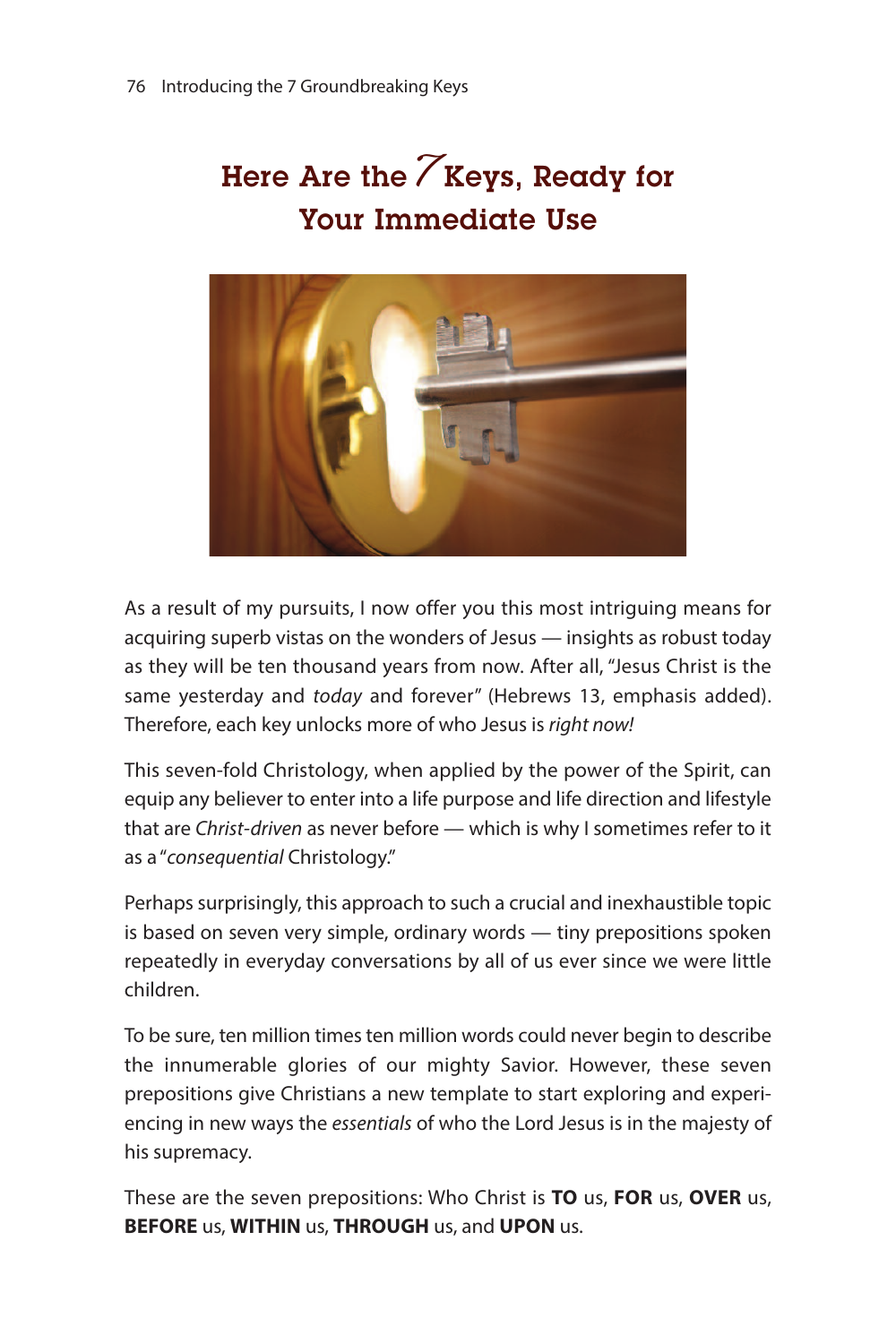Think of them as seven sacred keys shaped to open seven sacred doors through which anyone may enter to see, seek, savor, and then share with others more of the truth that *is* Christ.

Let me risk a bold assertion: There is nothing to know about who our Lord Jesus is today beyond what stretches before us on the other side of these seven portals as we work with each of the seven categories. I assert that to explore and experience a fuller measure of who Christ is we need only to discover more of:

#### **who Christ is TO us today**

*as we take stock of his* divinity, character, names, destiny, supremacy

#### **who Christ is FOR us today**

*as we investigate his* incarnation, crucifixion, resurrection, and ascension — combined

#### **who Christ is OVER us today**

*as we unpack his* reign over creation, history, rulers, nations, powers, the Church

### **who Christ is BEFORE us today**

*as we follow him* into the future, into the heavens, into the promises, into the world

### **who Christ is WITHIN us today**

*as we welcome him* to inhabit his people and rule among us in his fullness

## **who Christ is THROUGH us today**

*as we invite him* to open up opportunities to use us in advancing his global cause

## **who Christ is UPON us today**

*as we celebrate*

his victories promised at the consummation of all things as well as approximations of that consummation he provides us today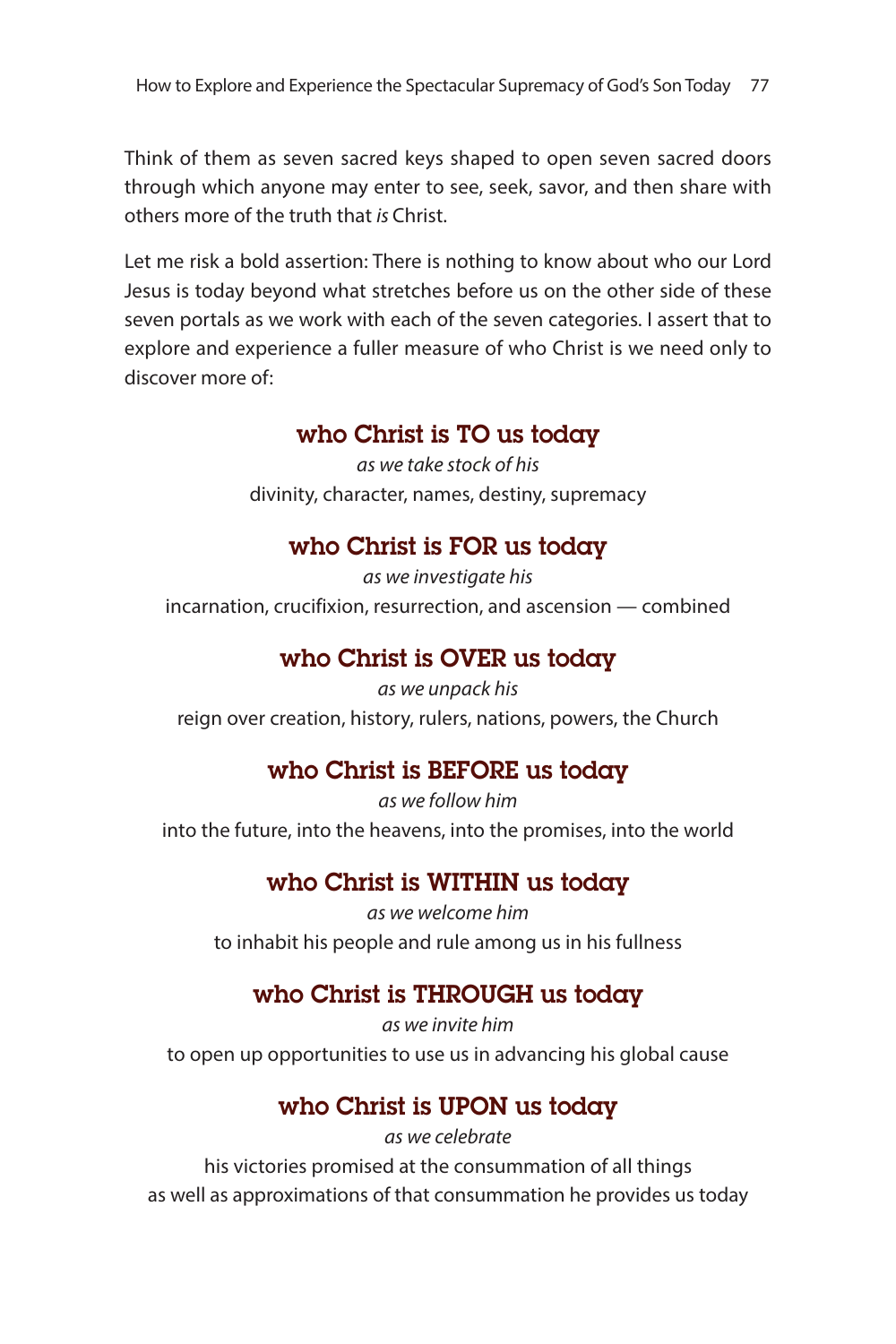Please, never let the simplicity of this basic outline deceive you. Learning to know Jesus so much better really can be this *profoundly simple.*

Yet at the same time, never be casual about it. Everything you learn about him over the next seven chapters will always be *simply profound!*

Behold then! — the seven-fold exaltation of God's dear Son, designed to foster in you and me fresh fervency for his name.

Behold then! — the seven core characteristics of our King for believers like you and me to ponder and praise and propagate widely.

Behold, then! — the seven-part message about the magnificence of who Christ istoday, for the Church to *reclaim* and then *proclaim* to our generation.



# **A Prayer for the Adventure Ahead**

Exploring and experiencing more of the glories of Christ Jesus — it's an adventure unlike any you've taken before!

Over and over in the coming pages you'll be challenged to reevaluate how you view and value your relationship to God's Son. Refuse to turn back. Keep pressing on. With the turn of every page embrace the thrill of growing to know our Savior more fully than ever!

With such prospects in view we close this chapter with a prayer about what's ahead, adapted from the one that closes Ephesians 1. **Pray with me now:**